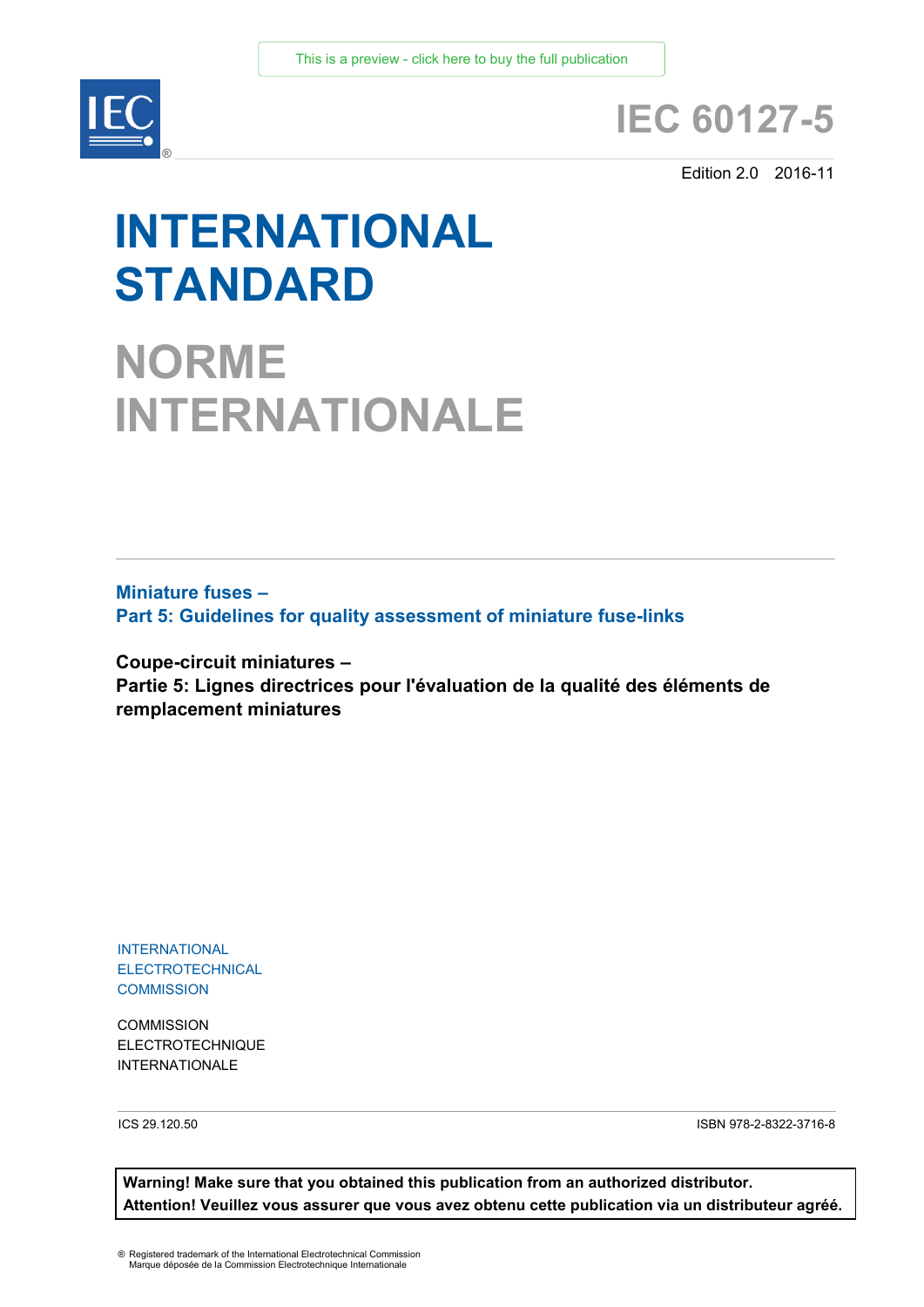– 2 – IEC 60127-5:2016 © IEC 2016

# **CONTENTS**

| 1                                                                                           |  |  |  |
|---------------------------------------------------------------------------------------------|--|--|--|
| 2                                                                                           |  |  |  |
| 3                                                                                           |  |  |  |
| 4                                                                                           |  |  |  |
| 4.1                                                                                         |  |  |  |
| 4.2                                                                                         |  |  |  |
| 4.3                                                                                         |  |  |  |
| 4.3.1                                                                                       |  |  |  |
| 4.3.2                                                                                       |  |  |  |
| 4.3.3                                                                                       |  |  |  |
| 4.4                                                                                         |  |  |  |
| 5                                                                                           |  |  |  |
| 5.1                                                                                         |  |  |  |
| 5.2                                                                                         |  |  |  |
| 5.3                                                                                         |  |  |  |
|                                                                                             |  |  |  |
|                                                                                             |  |  |  |
| Table 1 – Primary characteristics (inspection level II) (Samples may be returned to the lot |  |  |  |
| Table 2 (for IEC 60127-2 and IEC 60127-3) - Time/current characteristic                     |  |  |  |
|                                                                                             |  |  |  |

| Table 3 (for IEC 60127-4) - Time/current characteristic (IEC 60127-1:2006, 9.2.1)   |  |
|-------------------------------------------------------------------------------------|--|
| Table 4 (for IEC 60127-7) – Time/current characteristic (IEC 60127-1:2006, 9.2.1) – |  |
|                                                                                     |  |
| Table 6 – Reduced type tests for IEC 60127-4 ……………………………………………………………10              |  |
|                                                                                     |  |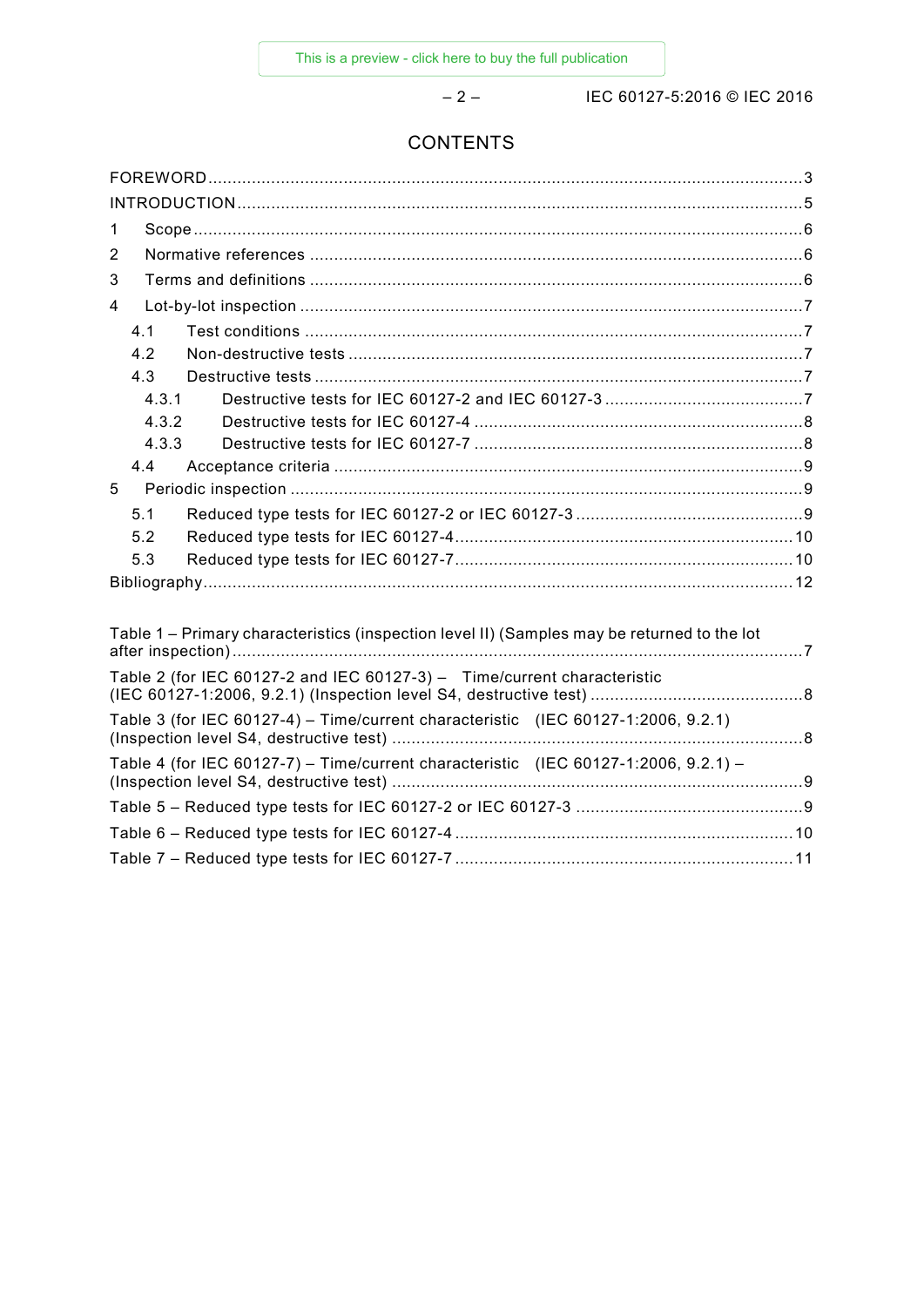IEC 60127-5:2016 © IEC 2016  $-3-$ 

# INTERNATIONAL ELECTROTECHNICAL COMMISSION

\_\_\_\_\_\_\_\_\_\_\_\_

# **MINIATURE FUSES –**

#### **Part 5: Guidelines for quality assessment of miniature fuse-links**

### FOREWORD

- <span id="page-2-0"></span>1) The International Electrotechnical Commission (IEC) is a worldwide organization for standardization comprising all national electrotechnical committees (IEC National Committees). The object of IEC is to promote international co-operation on all questions concerning standardization in the electrical and electronic fields. To this end and in addition to other activities, IEC publishes International Standards, Technical Specifications, Technical Reports, Publicly Available Specifications (PAS) and Guides (hereafter referred to as "IEC Publication(s)"). Their preparation is entrusted to technical committees; any IEC National Committee interested in the subject dealt with may participate in this preparatory work. International, governmental and non-governmental organizations liaising with the IEC also participate in this preparation. IEC collaborates closely with the International Organization for Standardization (ISO) in accordance with conditions determined by agreement between the two organizations.
- 2) The formal decisions or agreements of IEC on technical matters express, as nearly as possible, an international consensus of opinion on the relevant subjects since each technical committee has representation from all interested IEC National Committees.
- 3) IEC Publications have the form of recommendations for international use and are accepted by IEC National Committees in that sense. While all reasonable efforts are made to ensure that the technical content of IEC Publications is accurate, IEC cannot be held responsible for the way in which they are used or for any misinterpretation by any end user.
- 4) In order to promote international uniformity, IEC National Committees undertake to apply IEC Publications transparently to the maximum extent possible in their national and regional publications. Any divergence between any IEC Publication and the corresponding national or regional publication shall be clearly indicated in the latter.
- 5) IEC itself does not provide any attestation of conformity. Independent certification bodies provide conformity assessment services and, in some areas, access to IEC marks of conformity. IEC is not responsible for any services carried out by independent certification bodies.
- 6) All users should ensure that they have the latest edition of this publication.
- 7) No liability shall attach to IEC or its directors, employees, servants or agents including individual experts and members of its technical committees and IEC National Committees for any personal injury, property damage or other damage of any nature whatsoever, whether direct or indirect, or for costs (including legal fees) and expenses arising out of the publication, use of, or reliance upon, this IEC Publication or any other IEC Publications.
- 8) Attention is drawn to the Normative references cited in this publication. Use of the referenced publications is indispensable for the correct application of this publication.
- 9) Attention is drawn to the possibility that some of the elements of this IEC Publication may be the subject of patent rights. IEC shall not be held responsible for identifying any or all such patent rights.

International Standard IEC 60127-5 has been prepared by subcommittee 32C: Miniature fuses, of IEC technical committee 32: Fuses.

This second edition cancels and replaces the first edition published in 1988. This edition constitutes a technical revision.

This edition includes the following significant technical changes with respect to the previous edition:

- a) addition of new tables in 4.3;
- b) addition of new tables in Clause 5.

The text of this standard is based on the following documents:

| <b>FDIS</b>  | Report on voting |
|--------------|------------------|
| 32C/526/FDIS | 32C/530/RVD      |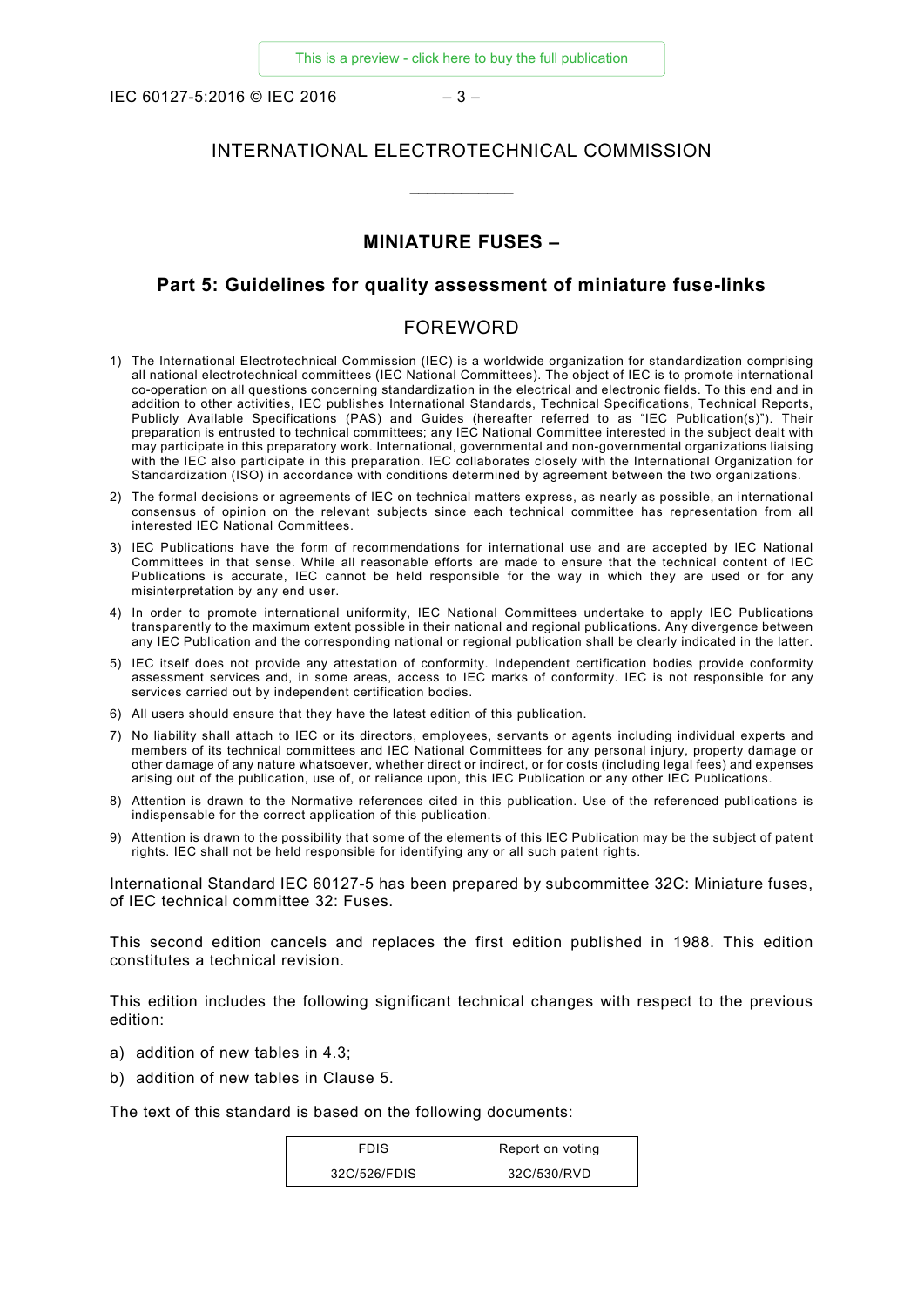– 4 – IEC 60127-5:2016 © IEC 2016

Full information on the voting for the approval of this standard can be found in the report on voting indicated in the above table.

This publication has been drafted in accordance with the ISO/IEC Directives, Part 2.

A list of all parts in the IEC 60127 series, published under the general title *Miniature fuses*, can be found on the IEC website.

The committee has decided that the contents of this publication will remain unchanged until the stability date indicated on the IEC website under "http://webstore.iec.ch" in the data related to the specific publication. At this date, the publication will be

- reconfirmed,
- withdrawn,
- replaced by a revised edition, or
- amended.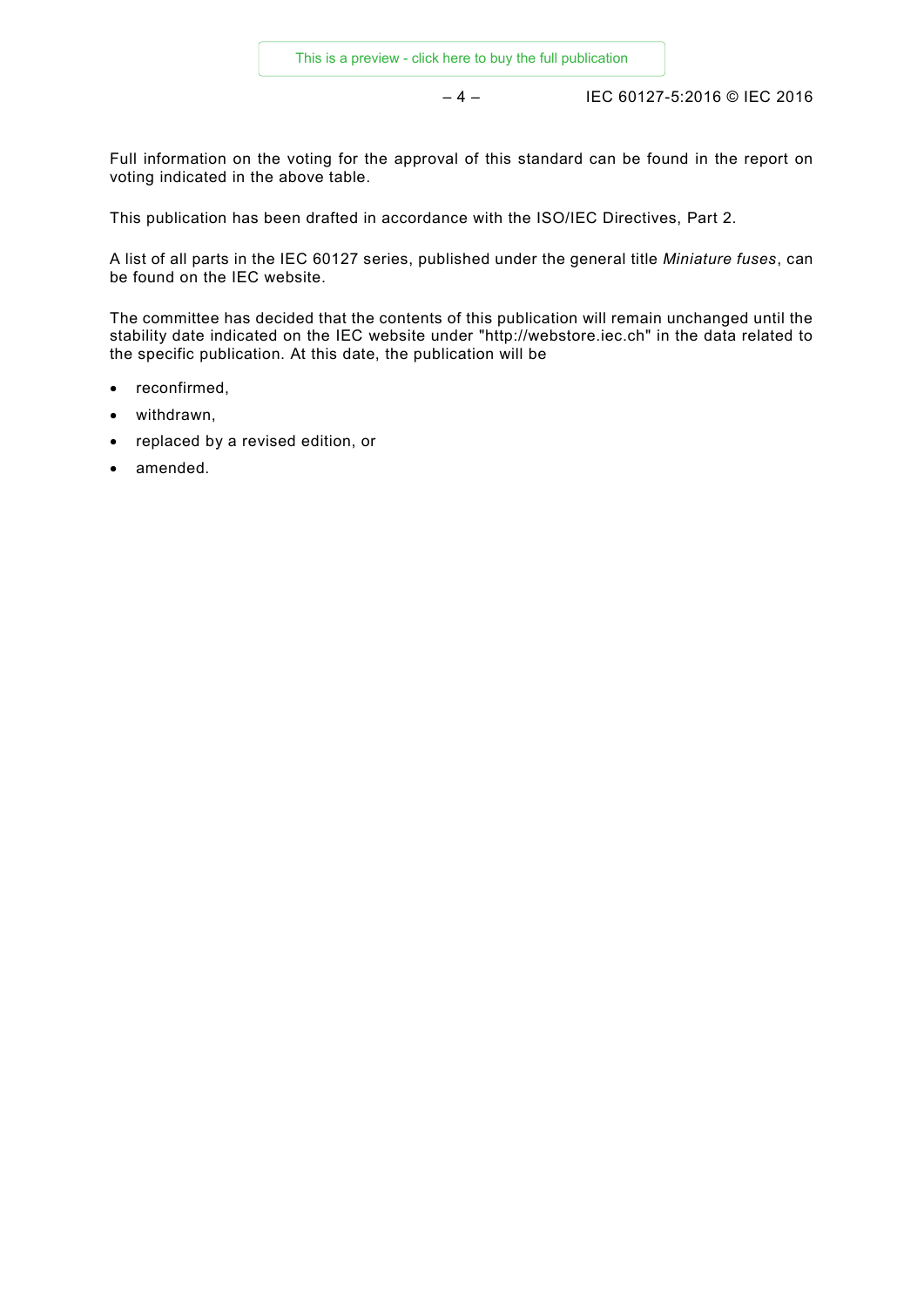<span id="page-4-0"></span>IEC 60127-5:2016 © IEC 2016  $-5-$ 

# INTRODUCTION

According to the wish expressed by the users of miniature fuses, all standards, recommendations and other documents relating to miniature fuses should have the same publication number in order to facilitate reference to fuses in other specifications, for example, equipment specifications.

Furthermore, a single publication number and subdivision into parts would facilitate the establishment of new standards, because clauses containing general requirements need not be repeated.

The IEC 60127 series, under the general heading *Miniature fuses*, is thus subdivided as follows:

IEC 60127-1, *Miniature fuses – Part 1: Definitions for miniature fuses and general requirements for miniature fuse-links*

IEC 60127-2, *Miniature fuses – Part 2: Cartridge fuse-links*

IEC 60127-3, *Miniature fuses – Part 3: Sub-miniature fuse-links*

IEC 60127-4, *Miniature fuses – Part 4: Universal modular fuse-links (UMF) – Through-hole and surface mount types*

IEC 60127-5, *Miniature fuses – Part 5: Guidelines for quality assessment of miniature fuse-links*

IEC 60127-6, *Miniature fuses – Part 6: Fuse-holders for miniature fuse-links*

IEC 60127-7, *Miniature fuses – Part 7: Miniature fuse-links for special applications*

IEC PAS 60127-8, *Miniature fuses – Part 8: Fuse resistors with particular overcurrent protection* 

IEC 60127-9, (Free for further documents)

IEC 60127-10, *Miniature fuses – Part 10: User guide for miniature fuses*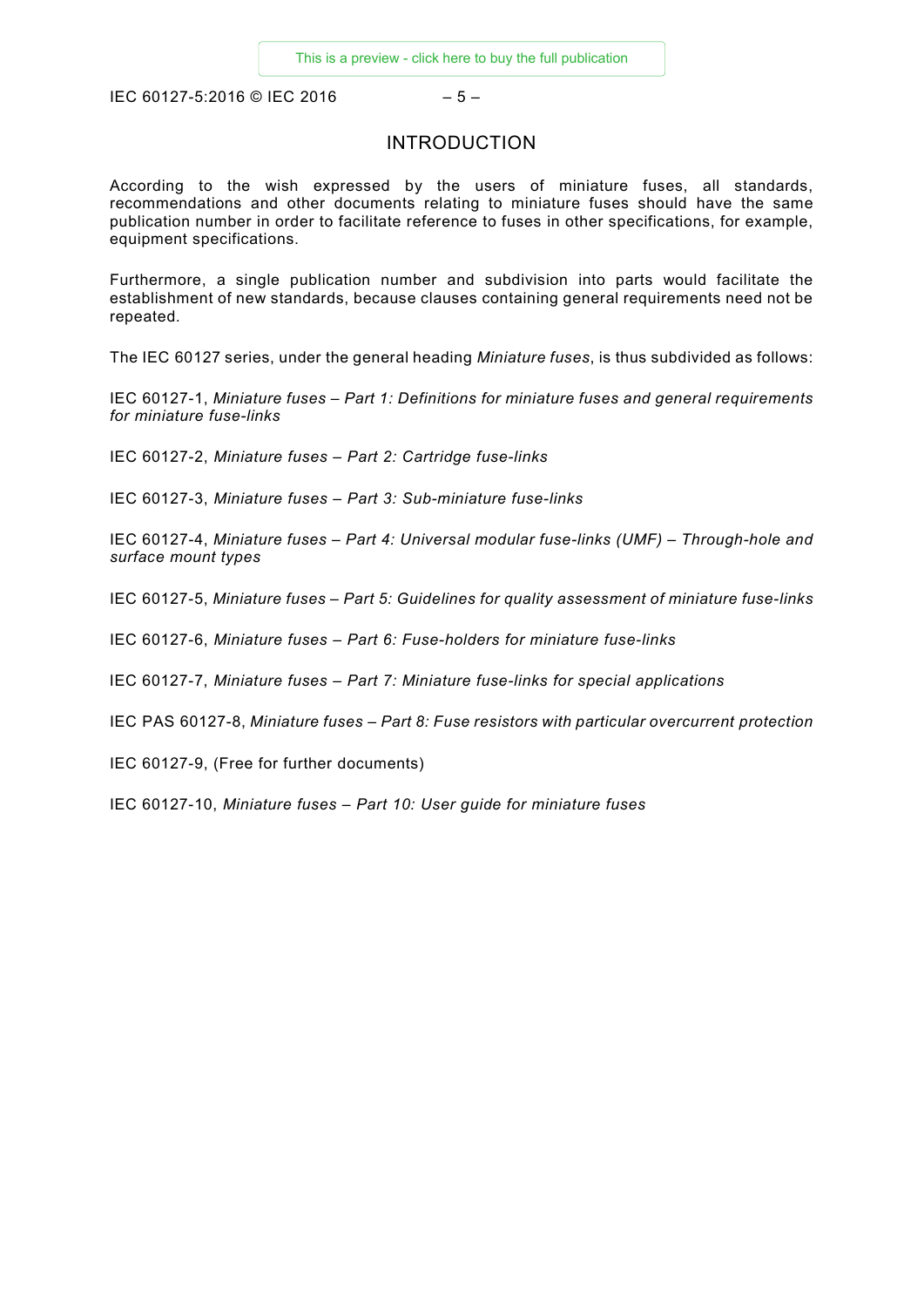– 6 – IEC 60127-5:2016 © IEC 2016

# **MINIATURE FUSES –**

# **Part 5: Guidelines for quality assessment of miniature fuse-links**

#### <span id="page-5-0"></span>**1 Scope**

This part of IEC 60127 gives a guide for tests for assessing the quality of miniature fuse-links other than type tests, for the case where there is no complete agreement between the user and the manufacturer on what such tests apply.

This document provides guidelines and limits generally acceptable for quality control purposes by large scale users and manufacturers of miniature fuse-links. This document has validity for large scale series with lot sizes of 10 000 and more. It is also applicable for smaller lot sizes, if necessary.

Periodic inspections by reduced type tests (Clause 5) are intended to be carried out periodically in order to ensure that the level of technical performance previously verified by complete type tests as given in subsequent parts of the IEC 60127 series is maintained.

The frequency of periodic in relation to lot-by-lot inspections is not established in this document.

#### <span id="page-5-1"></span>**2 Normative references**

The following documents are referred to in the text in such a way that some or all of their content constitutes requirements of this document. For dated references, only the edition cited applies. For undated references, the latest edition of the referenced document (including any amendments) applies.

IEC 60127-1:2006, *Miniature fuses – Part 1: Definitions for miniature fuses and general requirements for miniature fuse-links*  IEC 60127-1:2006/AMD1:2011 IEC 60127-1:2006/AMD2:2015

IEC 60127-2:2014, *Miniature fuses – Part 2: Cartridge fuse-links*

IEC 60127-3:2015, *Miniature fuses – Part 3: Sub-miniature fuse-links*

IEC 60127-4:2005, *Miniature fuses – Part 4: Universal modular fuse-links (UMF) – Through-hole and surface mount types*  IEC 60127-4:2005/AMD1:2008 IEC 60127-4:2005/AMD2:2012

<span id="page-5-2"></span>IEC 60127-7:2015, *Miniature fuses – Part 7: Miniature fuse-links for special applications*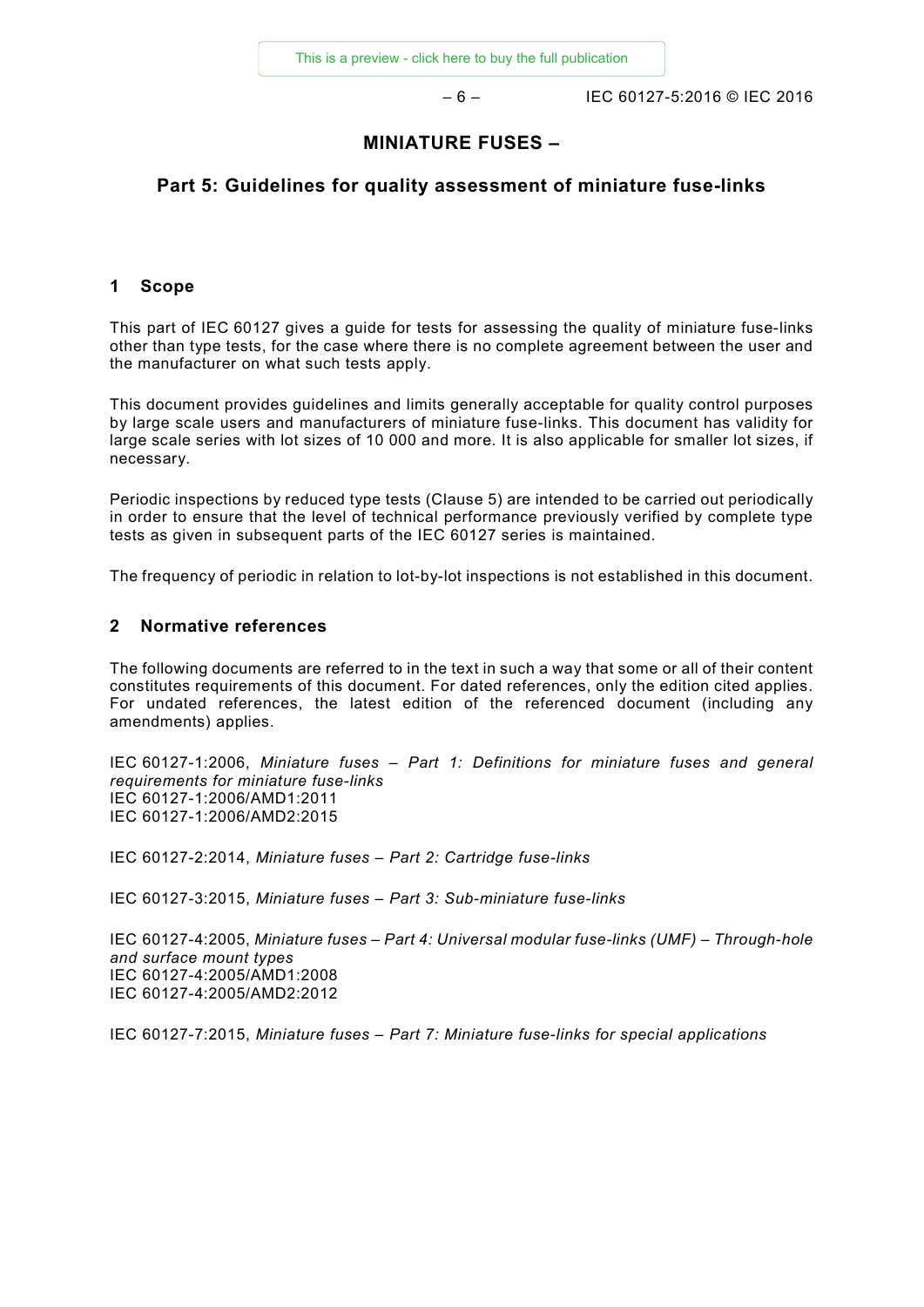– 14 – IEC 60127-5:2016 © IEC 2016

# SOMMAIRE

| $\mathbf 1$    |                |  |  |  |  |
|----------------|----------------|--|--|--|--|
| $\overline{2}$ |                |  |  |  |  |
| 3              |                |  |  |  |  |
| 4              |                |  |  |  |  |
|                | 4.1            |  |  |  |  |
|                | 4.2            |  |  |  |  |
|                | 4.3            |  |  |  |  |
|                | 4.3.1          |  |  |  |  |
|                | 4.3.2          |  |  |  |  |
|                | 4.3.3          |  |  |  |  |
|                | 4.4            |  |  |  |  |
| 5              |                |  |  |  |  |
|                | 5 <sub>1</sub> |  |  |  |  |
|                | 5.2            |  |  |  |  |
|                | 5.3            |  |  |  |  |
|                |                |  |  |  |  |
|                |                |  |  |  |  |

| Tableau 1 – Caractéristiques primaires (niveau de contrôle II) (Les échantillons   |  |
|------------------------------------------------------------------------------------|--|
| Tableau 2 (pour l'IEC 60127-2 et l'IEC 60127-3) - Caractéristiques temps/courant   |  |
| Tableau 3 (pour l'IEC 60127-4) – Caractéristiques temps/courant (IEC 60127-1:2006, |  |
| Tableau 4 (pour l'IEC 60127-7) – Caractéristique temps/courant (IEC 60127-1:2006,  |  |
| Tableau 5 - Essais de type réduits pour l'IEC 60127-2 et l'IEC 60127-3 22          |  |
|                                                                                    |  |
|                                                                                    |  |
|                                                                                    |  |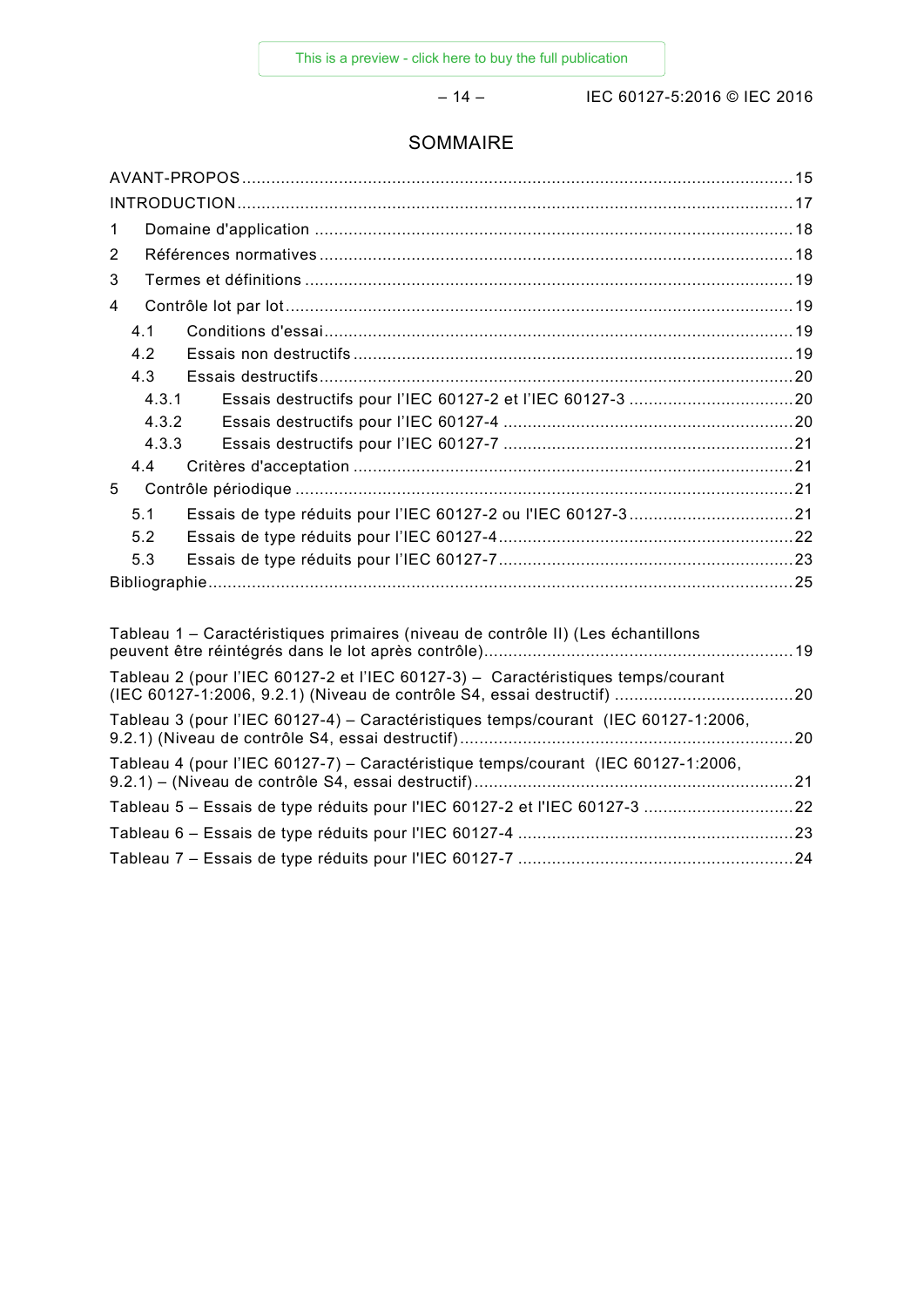IEC 60127-5:2016 © IEC 2016  $-15-$ 

# COMMISSION ÉLECTROTECHNIQUE INTERNATIONALE

\_\_\_\_\_\_\_\_\_\_\_\_

# **COUPE-CIRCUIT MINIATURES –**

# **Partie 5: Lignes directrices pour l'évaluation de la qualité des éléments de remplacement miniatures**

#### AVANT-PROPOS

- <span id="page-7-0"></span>1) La Commission Electrotechnique Internationale (IEC) est une organisation mondiale de normalisation composée de l'ensemble des comités électrotechniques nationaux (Comités nationaux de l'IEC). L'IEC a pour objet de favoriser la coopération internationale pour toutes les questions de normalisation dans les domaines de l'électricité et de l'électronique. À cet effet, l'IEC – entre autres activités – publie des Normes internationales, des Spécifications techniques, des Rapports techniques, des Spécifications accessibles au public (PAS) et des Guides (ci-après dénommés "Publication(s) de l'IEC"). Leur élaboration est confiée à des comités d'études, aux travaux desquels tout Comité national intéressé par le sujet traité peut participer. Les organisations internationales, gouvernementales et non gouvernementales, en liaison avec l'IEC, participent également aux travaux. L'IEC collabore étroitement avec l'Organisation Internationale de Normalisation (ISO), selon des conditions fixées par accord entre les deux organisations.
- 2) Les décisions ou accords officiels de l'IEC concernant les questions techniques représentent, dans la mesure du possible, un accord international sur les sujets étudiés, étant donné que les Comités nationaux de l'IEC intéressés sont représentés dans chaque comité d'études.
- 3) Les Publications de l'IEC se présentent sous la forme de recommandations internationales et sont agréées comme telles par les Comités nationaux de l'IEC. Tous les efforts raisonnables sont entrepris afin que l'IEC s'assure de l'exactitude du contenu technique de ses publications; l'IEC ne peut pas être tenue responsable de l'éventuelle mauvaise utilisation ou interprétation qui en est faite par un quelconque utilisateur final.
- 4) Dans le but d'encourager l'uniformité internationale, les Comités nationaux de l'IEC s'engagent, dans toute la mesure possible, à appliquer de façon transparente les Publications de l'IEC dans leurs publications nationales et régionales. Toutes divergences entre toutes Publications de l'IEC et toutes publications nationales ou régionales correspondantes doivent être indiquées en termes clairs dans ces dernières.
- 5) L'IEC elle-même ne fournit aucune attestation de conformité. Des organismes de certification indépendants fournissent des services d'évaluation de conformité et, dans certains secteurs, accèdent aux marques de conformité de l'IEC. L'IEC n'est responsable d'aucun des services effectués par les organismes de certification indépendants.
- 6) Tous les utilisateurs doivent s'assurer qu'ils sont en possession de la dernière édition de cette publication.
- 7) Aucune responsabilité ne doit être imputée à l'IEC, à ses administrateurs, employés, auxiliaires ou mandataires, y compris ses experts particuliers et les membres de ses comités d'études et des Comités nationaux de l'IEC, pour tout préjudice causé en cas de dommages corporels et matériels, ou de tout autre dommage de quelque nature que ce soit, directe ou indirecte, ou pour supporter les coûts (y compris les frais de justice) et les dépenses découlant de la publication ou de l'utilisation de cette Publication de l'IEC ou de toute autre Publication de l'IEC, ou au crédit qui lui est accordé.
- 8) L'attention est attirée sur les références normatives citées dans cette publication. L'utilisation de publications référencées est obligatoire pour une application correcte de la présente publication.
- 9) L'attention est attirée sur le fait que certains des éléments de la présente Publication de l'IEC peuvent faire l'objet de droits de brevet. L'IEC ne saurait être tenue pour responsable de ne pas avoir identifié de tels droits de brevets et de ne pas avoir signalé leur existence.

La Norme internationale IEC 60127-5 a été établie par le sous-comité 32C: Coupe-circuit à fusibles miniatures, du comité d'études 32 de l'IEC: Coupe-circuit à fusibles.

Cette deuxième édition annule et remplace la première édition parue en 1988. Cette édition constitue une révision technique.

Cette édition inclut les modifications techniques majeures suivantes par rapport à l'édition précédente:

- a) ajout de nouveaux tableaux en 4.3;
- b) ajout de nouveaux tableaux à l'Article 5.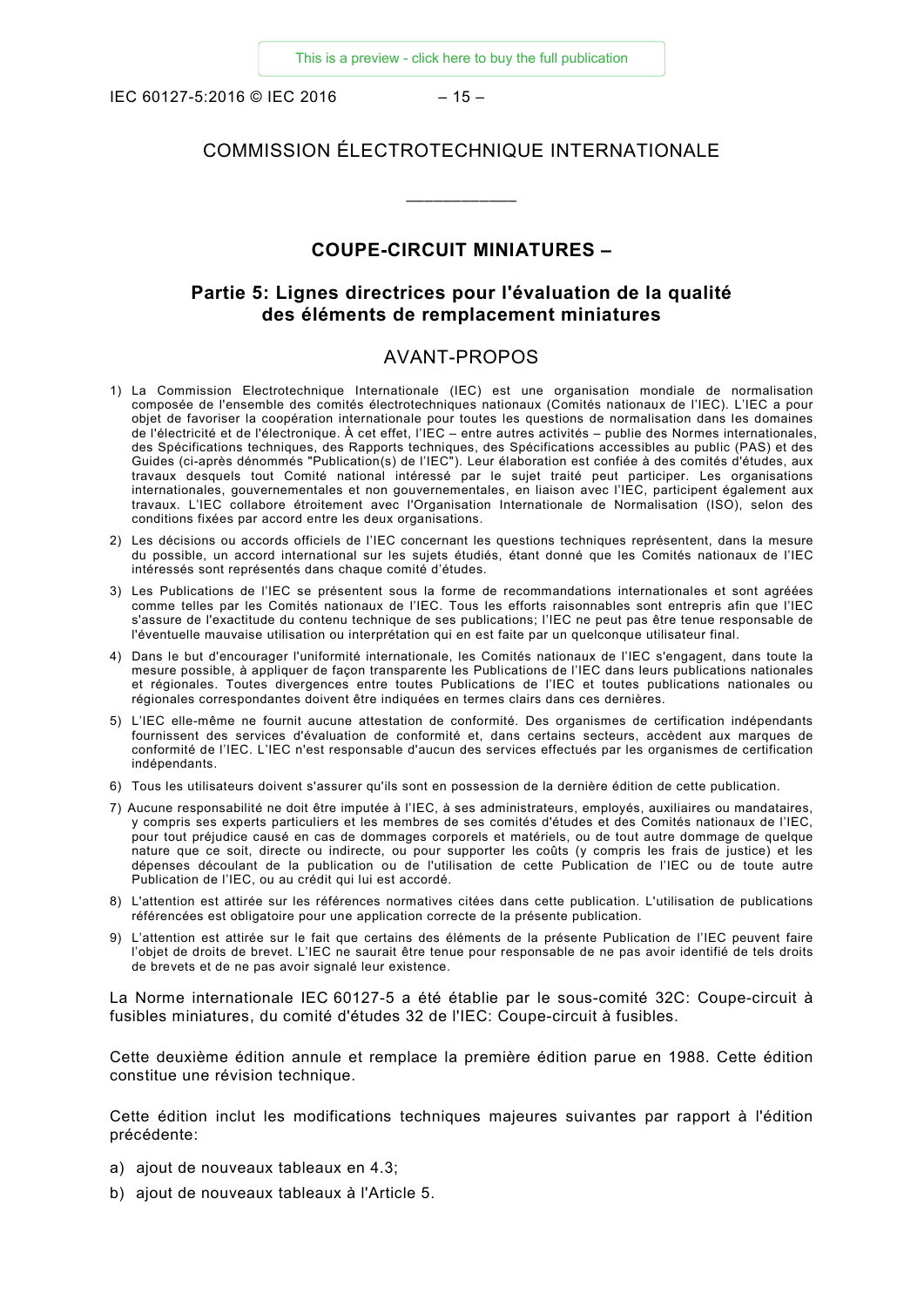– 16 – IEC 60127-5:2016 © IEC 2016

Le texte de cette norme est issu des documents suivants:

| <b>FDIS</b>  | Rapport de vote |
|--------------|-----------------|
| 32C/526/FDIS | 32C/530/RVD     |

Le rapport de vote indiqué dans le tableau ci-dessus donne toute information sur le vote ayant abouti à l'approbation de cette norme.

Cette publication a été rédigée selon les Directives ISO/IEC, Partie 2.

Une liste de toutes les parties de la série IEC 60127, publiées sous le titre général *Coupecircuit miniatures*, peut être consultée sur le site web de l'IEC.

Le comité a décidé que le contenu de cette publication ne sera pas modifié avant la date de stabilité indiquée sur le site web de l'IEC sous "http://webstore.iec.ch" dans les données relatives à la publication recherchée. A cette date, la publication sera

- reconduite,
- supprimée,
- remplacée par une édition révisée, ou
- amendée.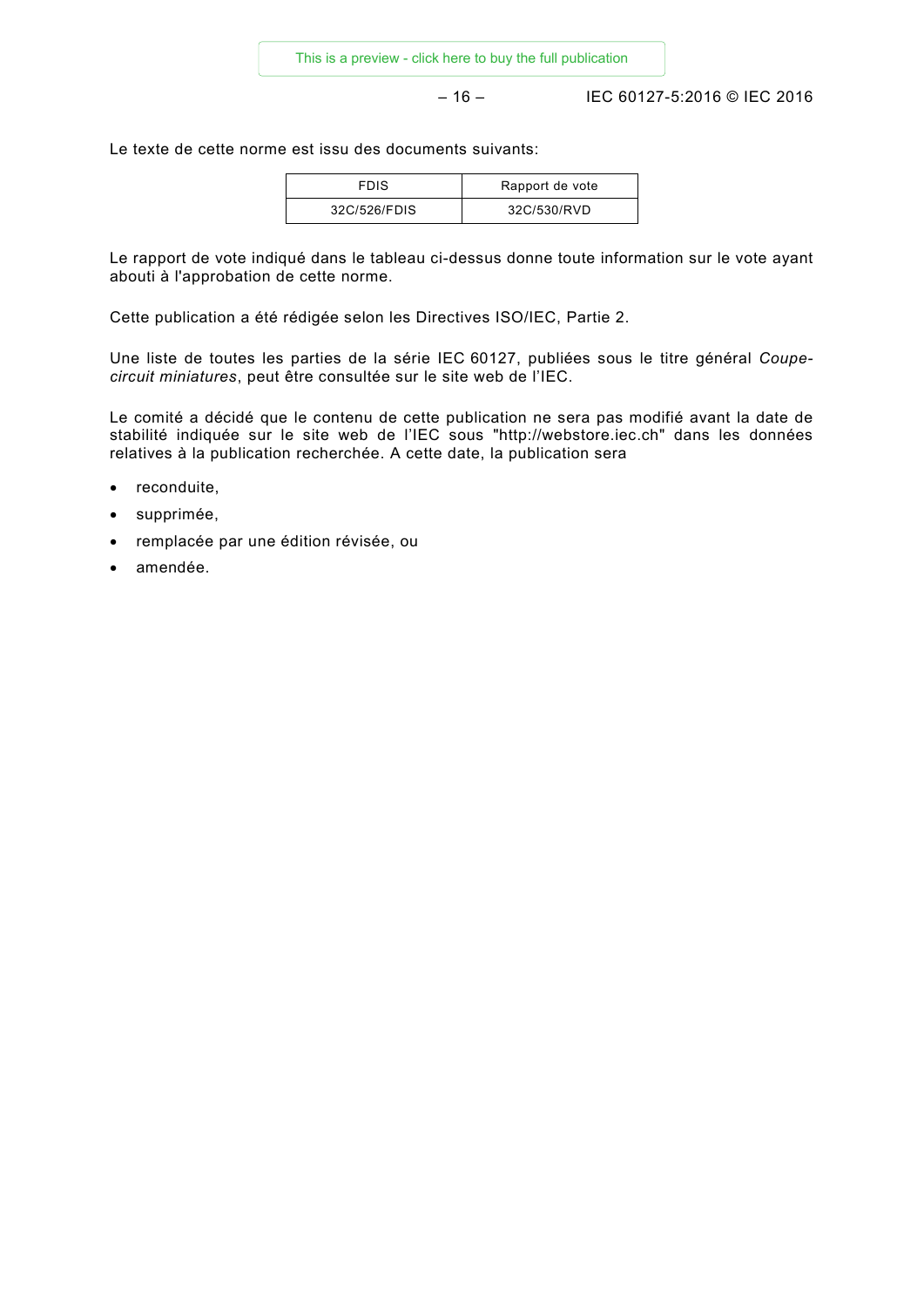<span id="page-9-0"></span>IEC 60127-5:2016 © IEC 2016  $-17-$ 

### INTRODUCTION

Conformément au vœu exprimé par les utilisateurs de coupe-circuit miniatures, il convient que toutes les normes, toutes les recommandations et tous les autres documents concernant les coupe-circuit miniatures comportent le même numéro de publication afin de faciliter la référence aux coupe-circuit dans d'autres spécifications, par exemple celles relatives aux équipements.

Par ailleurs, un seul numéro de publication et une subdivision en plusieurs parties facilitent l'élaboration de nouvelles normes. Il est, de ce fait, inutile de reproduire les articles concernant des exigences générales.

Ainsi, la série IEC 60127, publiée sous le titre général *Coupe-circuit miniatures*, est subdivisée comme suit:

IEC 60127-1, *Miniature fuses – Part 1: Definitions for miniature fuses and general requirements for miniature fuse-links* (disponible en anglais seulement)

IEC 60127-2, *Coupe-circuit miniatures – Partie 2: Cartouches*

IEC 60127-3, *Coupe-circuit miniatures – Partie 3: Éléments de remplacement subminiatures*

IEC 60127-4, *Coupe-circuit miniatures – Partie 4: Éléments de remplacement modulaires universels (UMF) – Types de montage en surface et montage par trous*

IEC 60127-5, *Coupe-circuit miniatures – Partie 5: Lignes directrices pour l'évaluation de la qualité des éléments de remplacement miniatures*

IEC 60127-6, *Coupe-circuit miniatures – Partie 6: Ensembles-porteurs pour cartouches de coupe-circuits miniatures*

IEC 60127-7, *Miniature fuses – Part 7: Miniature fuse-links for special applications* (disponible en anglais seulement)

IEC PAS 60127-8, *Miniature fuses – Part 8: Fuse resistors with particular overcurrent protection* (disponible en anglais seulement)

IEC 60127-9, (Libre pour d'autres documents)

IEC 60127-10, *Coupe-circuit miniatures – Partie 10: Guide d'utilisation pour coupe-circuit miniatures*